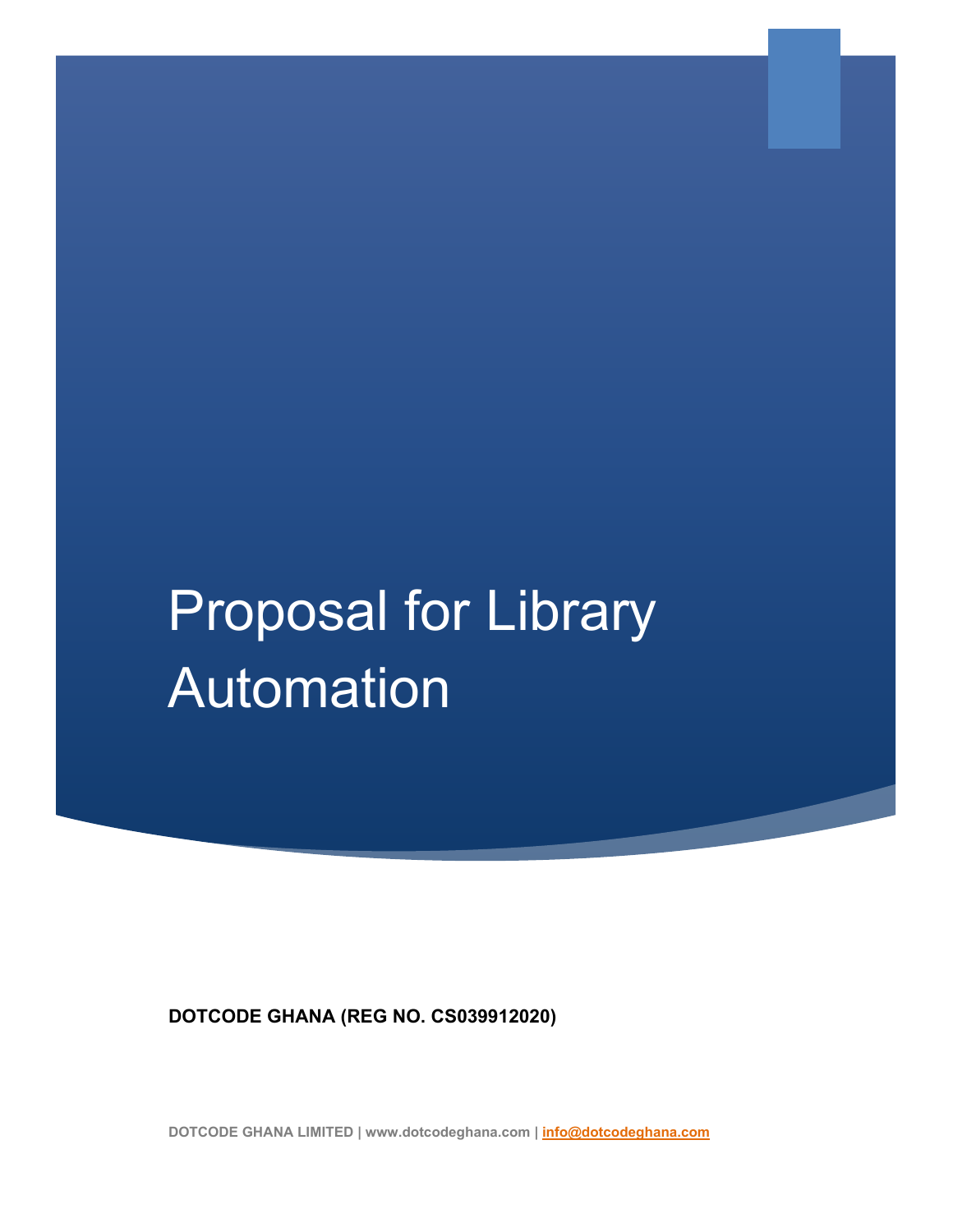

# DOTCODE GHANA LIMITED PROPOSAL FOR LIBRARY AUTOMATION

### **OVERVIEW**

DotCode Ghana limited is pleased to submit this proposal to support your institution in achieving its goals for improving customer satisfaction by providing installation, configuration, and training as well as post-sales support for a Library Management System. We have partnered with over twenty-five academic libraries throughout Ghana and are committed to improving the customer experience through convenience, speed of access, and timely delivery of Library services.

#### **The Objective**

Our project objective revolves around critical Library needs and has been listed below:

- Need #1: To provide easy access to information for library users with an effective searching system.
- Need #2: To provide automated alerts to Library users on overdue items or arrival of new items, among others.
- Need #3: To reduce the time of processing of library items, due to MARC and z39.50 compatibility.
- Need #4: To facilitate online supervision, reducing the line management responsibilities of senior staff.
- Need #5: To ease tasks on Library management through automated collection of data.
- Need #6: To effectively manage budgets and acquisition through an acquisition module.

The above-listed needs form the bases for our goals:

- Goal #1: Conduct a comprehensive analysis of the existing Library environment
- Goal #2: Fully automate the general housekeeping processes of the Library
- Goal #3: Train Library and Information System staff on the functionalities of the new system.

#### **The Solution**

We seek to successfully install Koha integrated library system on a Linux server and provide an interactive tutorial focused on full explanations and simplicity both in-house and cloud-based.

Koha, an open-source Library management system is the application backing our objectives and goals. Koha is the world's best open source library automation software, used by over 3,000 academic, public, and special libraries around the world. In Ghana, libraries of esteemed institutions such as Cape Coast University (UCC), Ghana Institute of Management and Public Administration (GIMPA), Wisconsin International University (WIUC), and University of Mines and Technology (UMAT) are implementing this software. Koha encapsulates all modules required for comprehensive library software.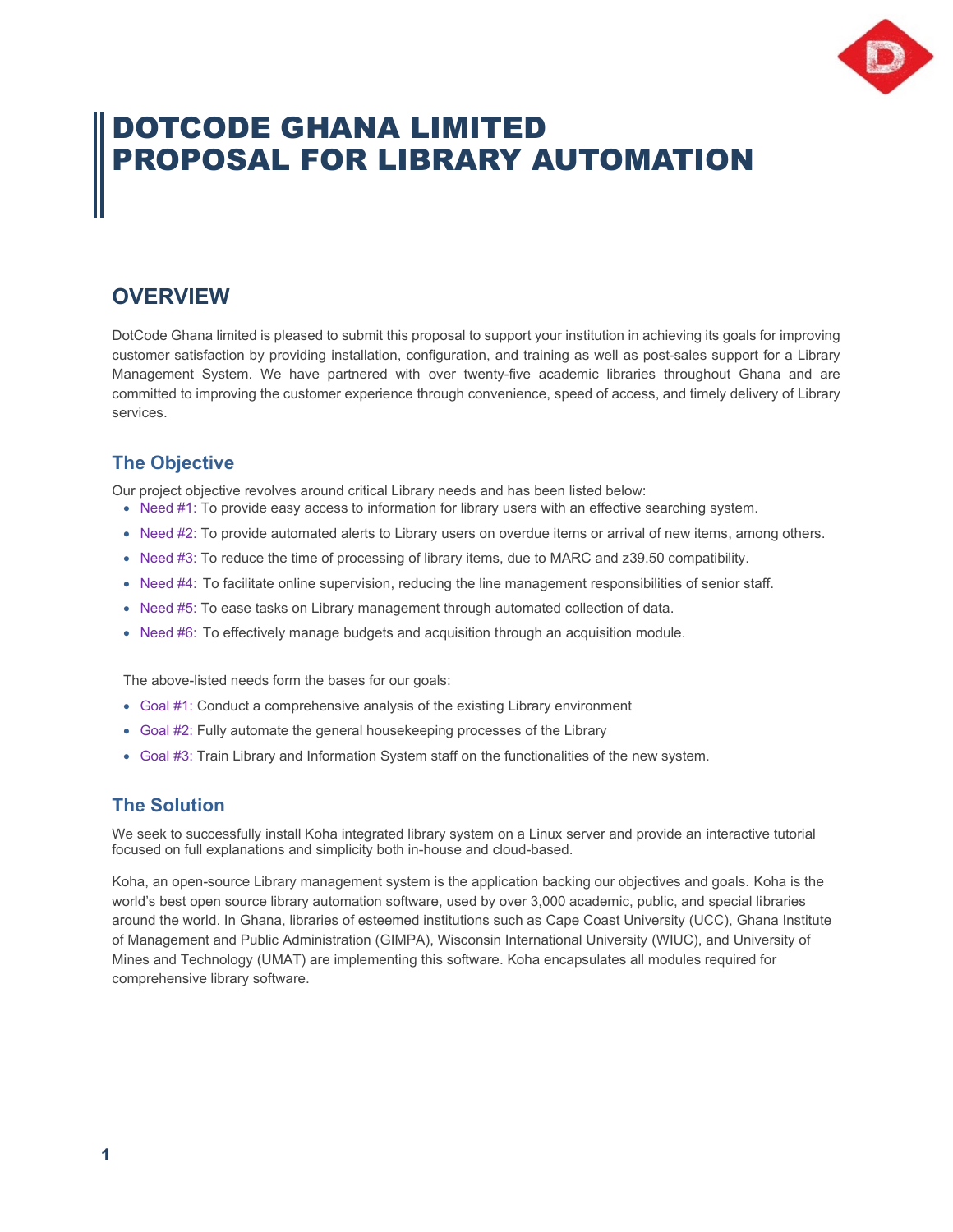

# **OUR PROPOSAL**

With the development of information and communication technologies, the structure of the academic and research library collection has fundamentally changed, and the digital resources now account for the majority of library budget and usage.

The software used to manage today's library collections has evolved to reflect changes in technology, information access, and staff needs. Many integrated library systems (ILS) are not effectively "integrated" since their back end, including acquisition, cataloging, circulation, and other technical and administrative activities, still engages great efforts from librarians. Managing collections by different carriers, and in a variety of formats, media and types is a demanding and time-consuming task with uncertain benefits for end-users. On the other side, ILS front-end interfaces are competing with big players like Google, Amazon, Facebook, and others, when it comes to features like speed, design, relevance, or usability. A new generation of library users with new information-seeking patterns requires a new approach and a user-centric virtual environment to encourage the exploration of library-materials

DotCode Ghana Limited implements a Library management system solution focused on the automation of many manual steps in your delivery process of Library services. Our solution easily integrates with a wide range of Library systems around the globe for resource sharing and fully opens up the realization of improved productivity throughout its entire business process. Most importantly, we provide the training and support for this new solution that ensures your staff can ramp up quickly and realize concrete improvements in service delivery and customer satisfaction.

#### **Rationale**

There are a number of both proprietary and open-source ILS available nowadays, and it is not an easy task to compare them holding to the fact that they hold similar functionalities. Nonetheless, proprietary systems are usually costly, protected by copyright, and have restrictions and limitations on usage and distribution.

In situations when libraries of all types and sizes are affected by serious financial restrictions, open-source solutions are becoming a more viable alternative than they were in the past.



#### **Koha on Cloud Advantages**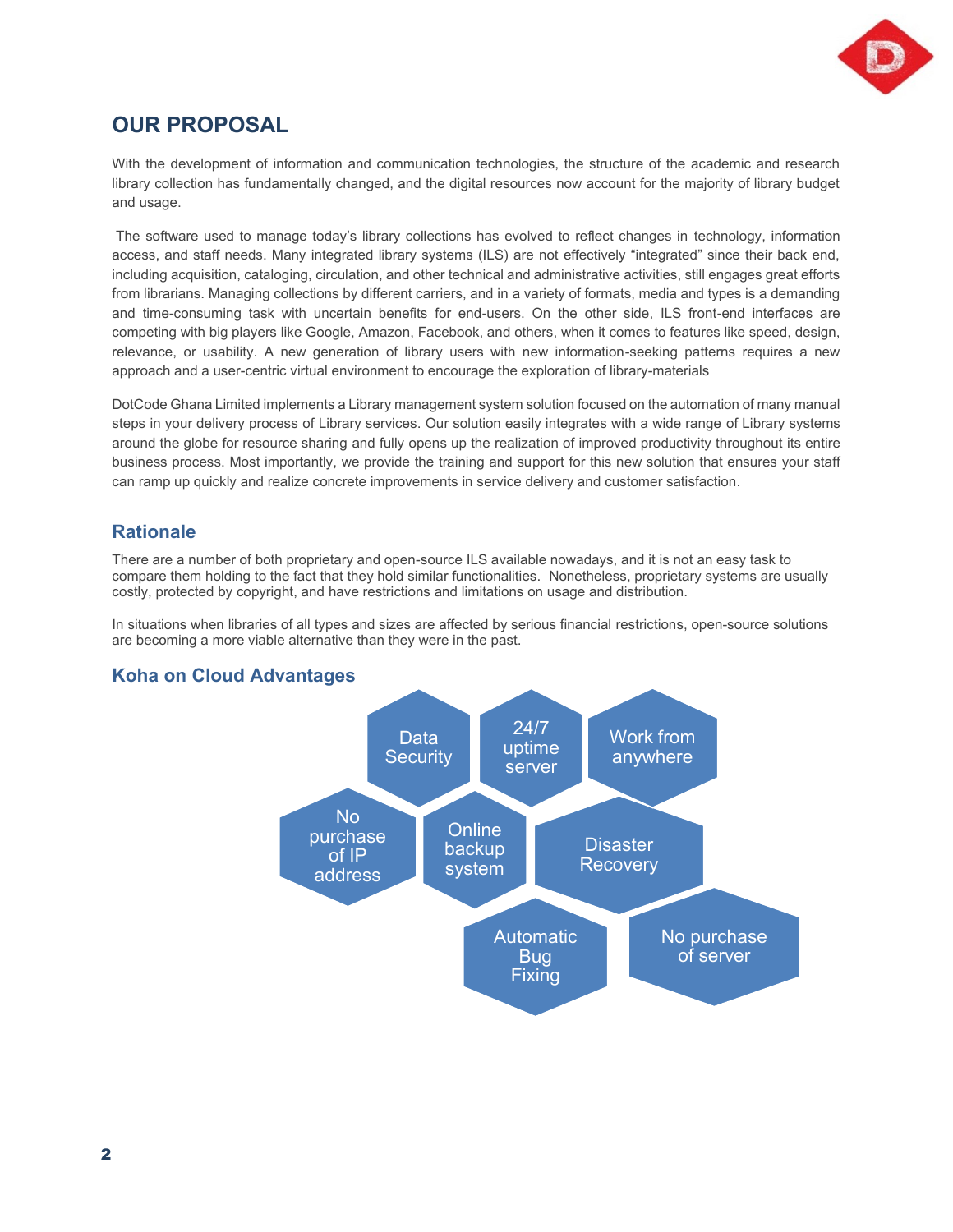

#### **Execution Strategy**

With over ten years of experience and a clientele base of more than twenty-five institutions, our execution strategy incorporates proven methodologies, extremely qualified personnel, and a highly responsive approach to managing deliverables. Following is a description of our project methods, including how the project will be developed, a proposed timeline of events, and reasons for which we suggest developing the project as described.

#### **Technical/Project Approach**

The system deployment process will follow the order below:



#### **Resources**

The following resources in their minimum requirements will be needed for a successful implementation:

- A computer with a minimum of 2.5 GHz processor, 2Gigabyte of RAM, 15 GB of hard drive space, and a monitor with at least 1024 by 768 screen resolution. (**For in-house deployment**)
- Barcode scanner
- Printer
- Internet access

**NB: Cloud-based deployment is also available upon request.** 

#### **Project Deliverables**

Following is a complete list of all project deliverables:

| <b>Deliverable</b>         | <b>Description</b>                                                            |
|----------------------------|-------------------------------------------------------------------------------|
| Installed software         | All dependencies of the application will be installed on a designated server  |
| <b>Configured software</b> | All core modules of the system will be configured to suit institutional goals |
| <b>Trained staff</b>       | A comprehensive system of functional training will be conducted               |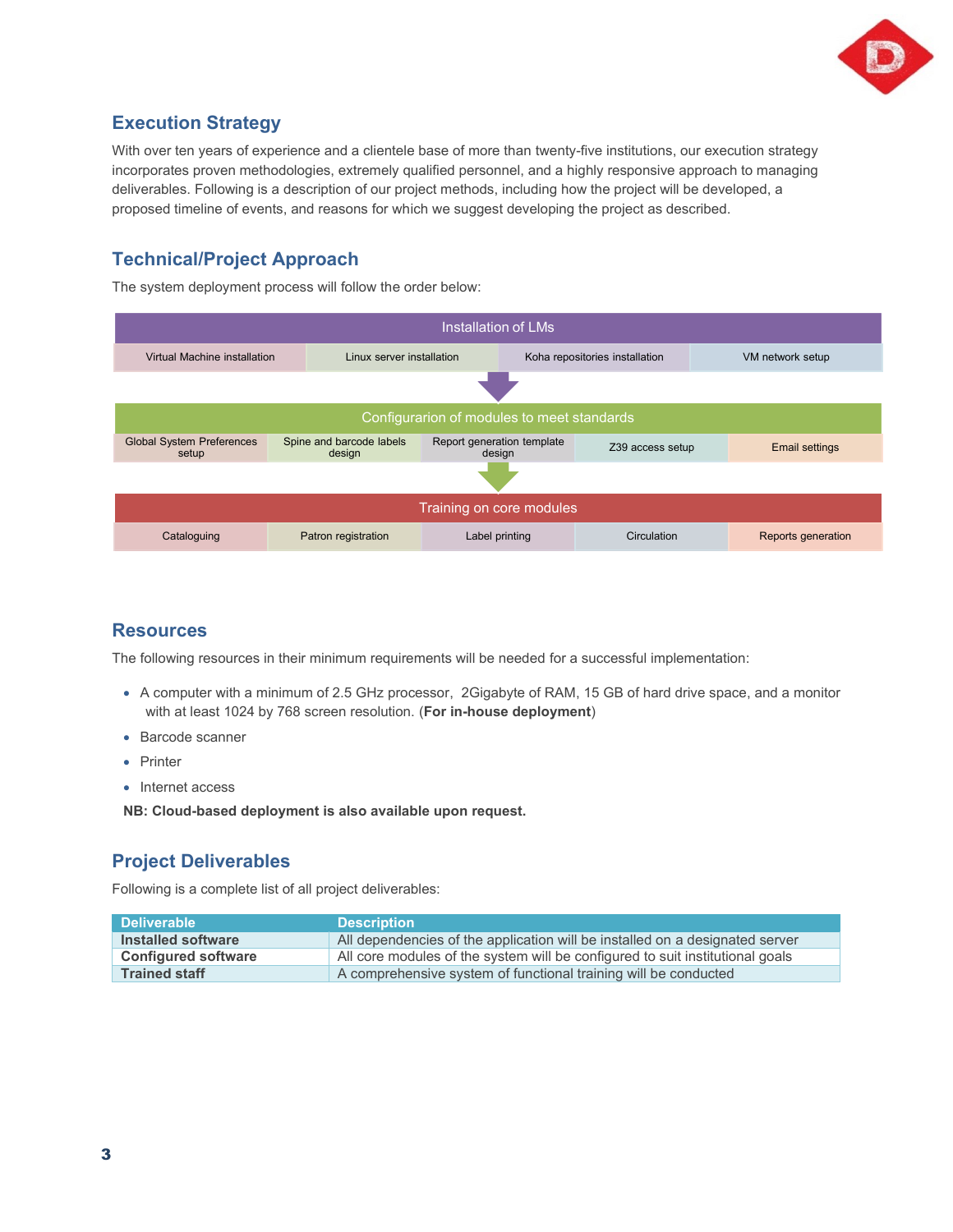

#### **Timeline for Execution**

Key project dates are outlined below. Dates are best-guess estimates and are subject to change until a contract is executed.

| <b>Tasks</b>                             | <b>Description</b>                                                                                                             | <b>Estimated</b><br><b>Duration/Days</b> |
|------------------------------------------|--------------------------------------------------------------------------------------------------------------------------------|------------------------------------------|
| System analysis                          | The existing Library will be analyzed to capture<br>requirements needed for a successful project execution                     |                                          |
| System installation and<br>configuration | The system will be installed, and various modules will be<br>configured based on requirements captured in the<br>previous task |                                          |
| Training                                 | Comprehensive training on all core modules of the<br>system                                                                    | 3                                        |

#### **Supplied Materials**

The following materials will be supplied by DotCode Ghana Limited

#### **Materials to be supplied by DotCode Ghana Limited**

Library Management System Software

# **EXPECTED RESULTS**

We expect our proposed solution to your institution to provide the following benefits:

#### **Library Administrative Benefits**

- Online Public Access Catalogue (OPAC) module provides a simple and clear interface for library users to perform tasks such as searching for and reserving items and suggesting new items.
- Full catalogue module which enables library staff to capture details of all library items. It is MARC compliant, and also z39.50 compliant, meaning data entry and exchange will be greatly simplified.
- Circulation module which fully automates borrowing and item management, integrating with the OPAC so users can see which items they have outstanding, for example.
- Acquisitions module assists librarians with both acquisitions and more generally with budget management. Serials management and reporting modules perform functions that their names would suggest.

#### **Institutional Benefits**

- The institution can serve a larger user population beyond geographical boundaries
- Running distance education with Library support is enhanced greatly
- Critical reports for upper-level management decisions can be requested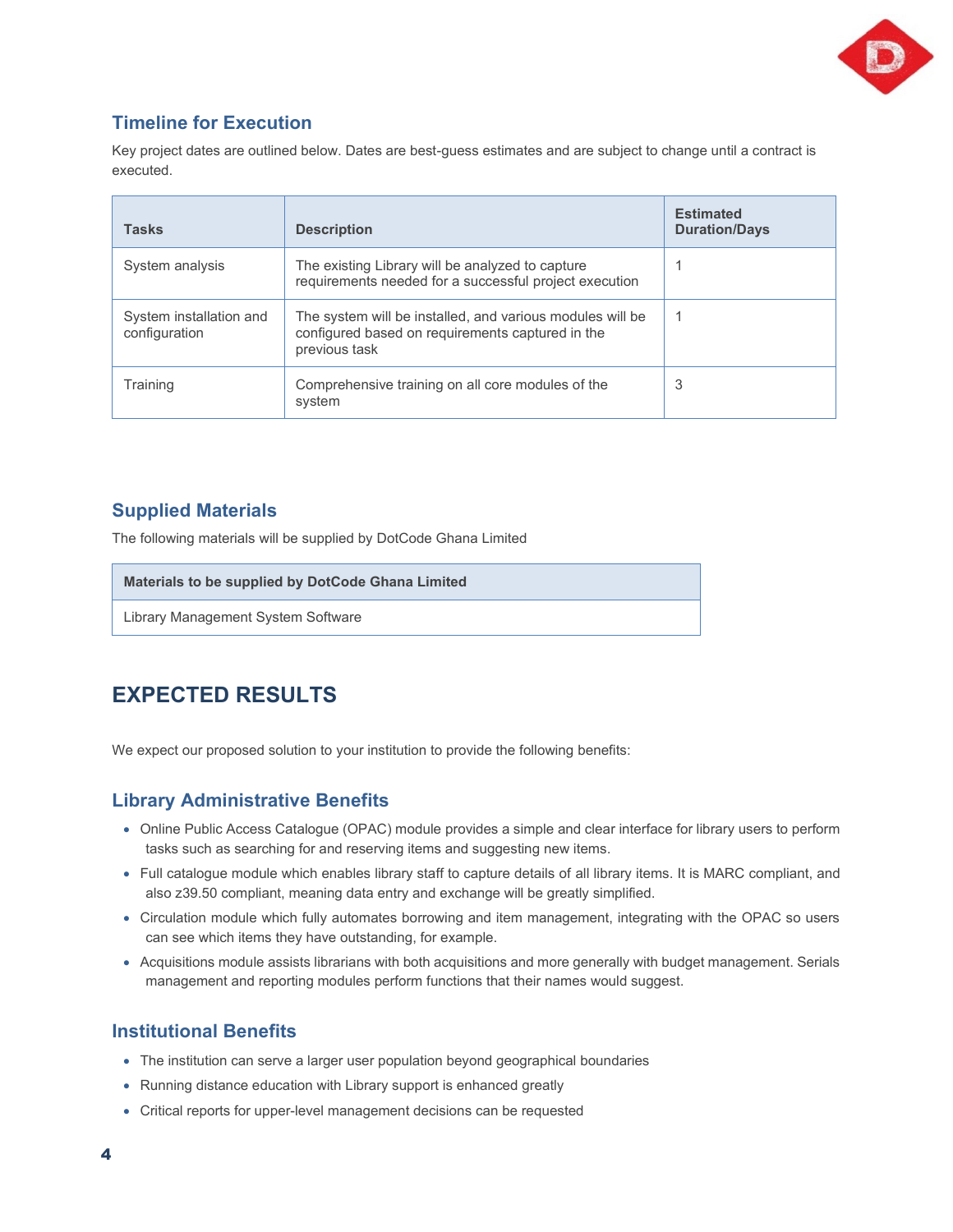

# **PRICING**

The following table details the pricing for delivery of the services outlined in this proposal. This pricing is valid for 15 days from the date of this proposal:

| <b>OPTION -A</b>             | <b>IN-HOUSE SYSTEM DEPLOYMENT</b> |                     |
|------------------------------|-----------------------------------|---------------------|
| <b>Particulars</b>           |                                   | <b>Amount (GHC)</b> |
| System Installation          |                                   |                     |
| <b>System Configuration</b>  |                                   | 15,000              |
| <b>System Training</b>       |                                   |                     |
| <b>OPAC Interface Design</b> |                                   |                     |
| <b>Total</b>                 |                                   | GHC 15,000          |

| <b>OPTION -B</b>              | <b>Google CLOUD SERVER DEPLOYMENT</b> |                     |
|-------------------------------|---------------------------------------|---------------------|
| <b>Particulars</b>            |                                       | <b>Amount (GHC)</b> |
| Cloud Subscription for 1 year |                                       | 1,824               |
| System Installation           |                                       |                     |
| <b>System Configuration</b>   |                                       | 6,300               |
| <b>System Training</b>        |                                       |                     |
| <b>OPAC Interface Design</b>  |                                       |                     |
| <b>Total</b>                  |                                       | <b>GHC 8,124</b>    |

the Estimates are subject to change if project specifications are changed or costs for outsourced services change before a contract is executed. Cloud subscription may change due to change in dollar rate.